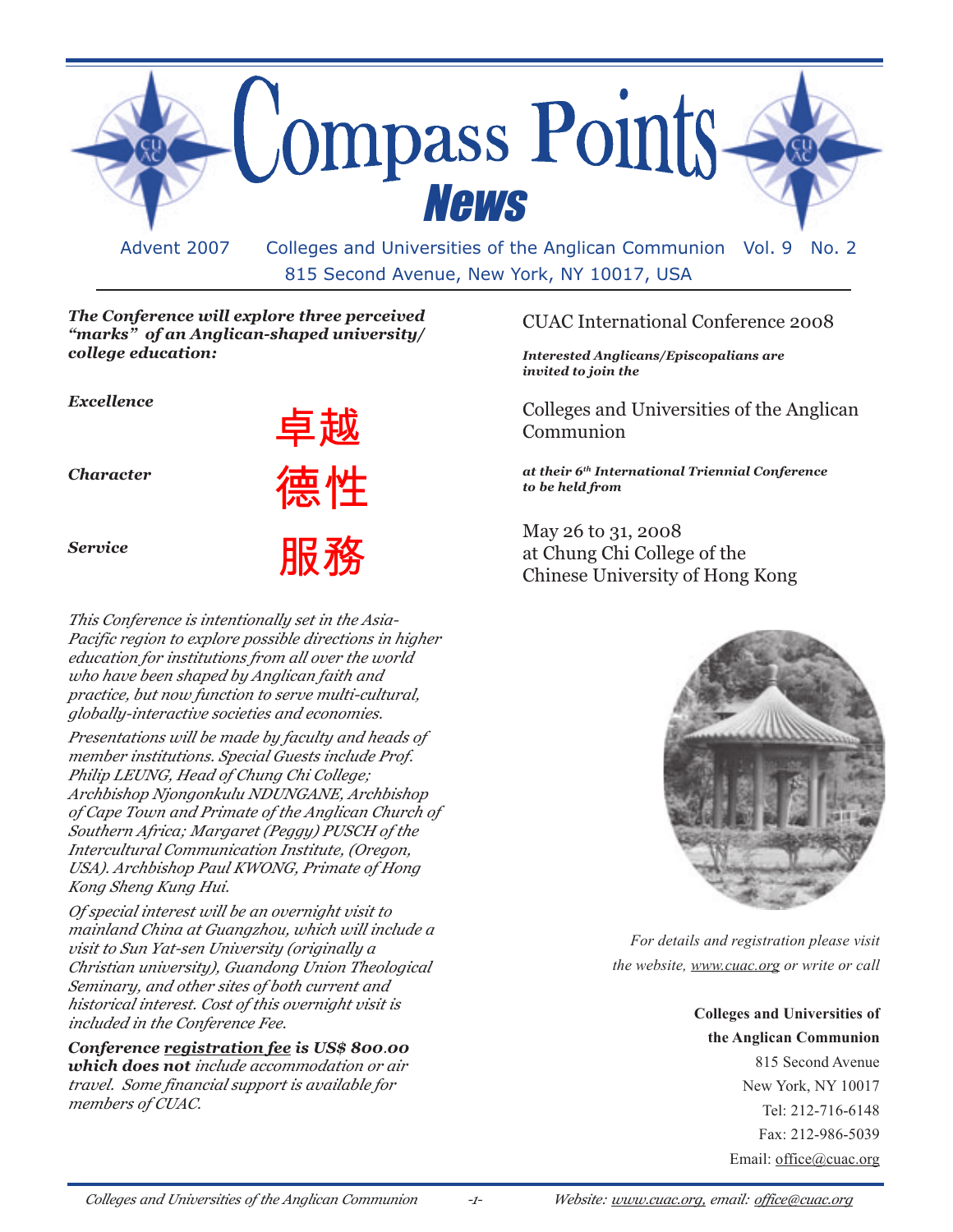## The CUAC Triennial 2008: Cross-Cultural Encounter Thoughts by the General Secretary

The 2008 CUAC Triennial in Hong Kong and Guangzhou (People's Republic of China) will be an opportunity for us all to accomplish many things. It is obviously an opportunity to dialogue between "East" and "West", and about all the categories and stereotypes that have developed worldwide as a result of that colonial divide.

But beyond the stereotypes, there are also current realities.

In many parts of the world, Christianity developed on the back of colonialization. But very soon, as subsequent history describes, it became a process of a "indigenization" (incorporatization into the indigenous culture). And there, it developed its own local authenticity.

Theologically, in the Incarnation, "the Word became flesh and dwelt amongst us" and thereby took on the qualities of our particular and peculiar human living. Is this what is currently understood as "indigenization"?

While some of us may look at this in "the East", it actually transposes the question back to "us" in "the West" (or whoever is thinking the thought) as to what has been the cultural Incarnation in our part of the world?

Many of the current tensions and controversies in the Anglican Communion have to do with tensions between what is the pristine "Incarnate Word" of Christ on the one hand, and the "Inculturated" Word on the other.

*When is the "Incarnate Word" no longer "The Word"?*

#### *When is it "the Word"?*

#### *What happens, or should not happen, in the process of "Inculturation"?*

This conference will give us an opportunity to explore the tensions between these polarities, not only in distinctions between so-called "East" and "West", but also in terms of "North" and "South", liberal and conservative, ethnic and universal, etc. Modern communications have thrown our world into an immediate awareness of each other's culture without a framework to handle the discrepancies and differences that we will inevitably encounter. Here is a chance to try to sort these out.

The 2008 Triennial will hopefully be a framework for discussion and pursuance of these questions. It is not just a series of experiences and lectures, but open sessions for active participation where we all need to start a discussion on the essential questions - both internationally, and within the Communion.

The Asian Pacific Chapter initiated the theme--**Excellence, Character, Service**--as a way of indicating what Christian academic institutions in their part of the world set as their educational goals. They noted that in the West, the category of "Excellence" seems to dominate the academy. But for them the outcome of higher education is also the development of



*CUAC Asian-Pacific Chapter Planning Team Left to right: Professor Herbert Donovan, Rikkyo University, Japan; The Rev. Andrew Ng, Chung Chi College,Hong Kong; The Rt. Rev. David Lai, Diocese of Taiwan; The Rev. Dr. Don Thompson, CUAC General Secretary; Dr. Josefina Sumaya, Trinity University of Asia; Prof. Peter Yang, St. John's University, Taiwan; The Rev. Dr. Renta Nishihara, Rikkyo University, Japan; The Rev. Samson Fan, Province of Hong Kong*

moral character and service to one's culture and society, as well as the strictly academic goal to excel in knowledge. As they hold up this interpretation of educational purpose, they ask other institutions around the world what their goals are beyond the strict acquisition of knowledge and refinement of skill? And what if they are Christian and Anglican institutions?

And that poses the question of the human outcome of our educational endeavors, both in terms of the development of human community and also for the development of faith and values.

As "Christian" institutions of the Anglican tradition, are we responsible for the education of

our students in the fields of human community and faith and values? Even if we operate in societies where religion is distinct from social and cultural operations, or even when it is subsumed within it, what role do we play as colleges and universities whose pursuit is certainly knowledge in the broad sense, but increasingly the acquisition of data and skills in the narrow sense?

We need to have a discussion, internationally and intercultural, on these questions...

The 2008 Triennial is a framework for doing these things, not just in terms of what it offers in terms of experience, but also in the opportunities it offers in terms of discussion and dialogue.

Remember that CUAC is simply a network of institutions of higher learning around the world which have been initiated and still hold some relationship to the churches of the Anglican Communion. That defines the importance of our listening attentively to each other and our value of each other. We can show this and explore this through involvement in the 2008 Triennial. What do we do educationally?

## **The Rev. Dr. Don Thompson**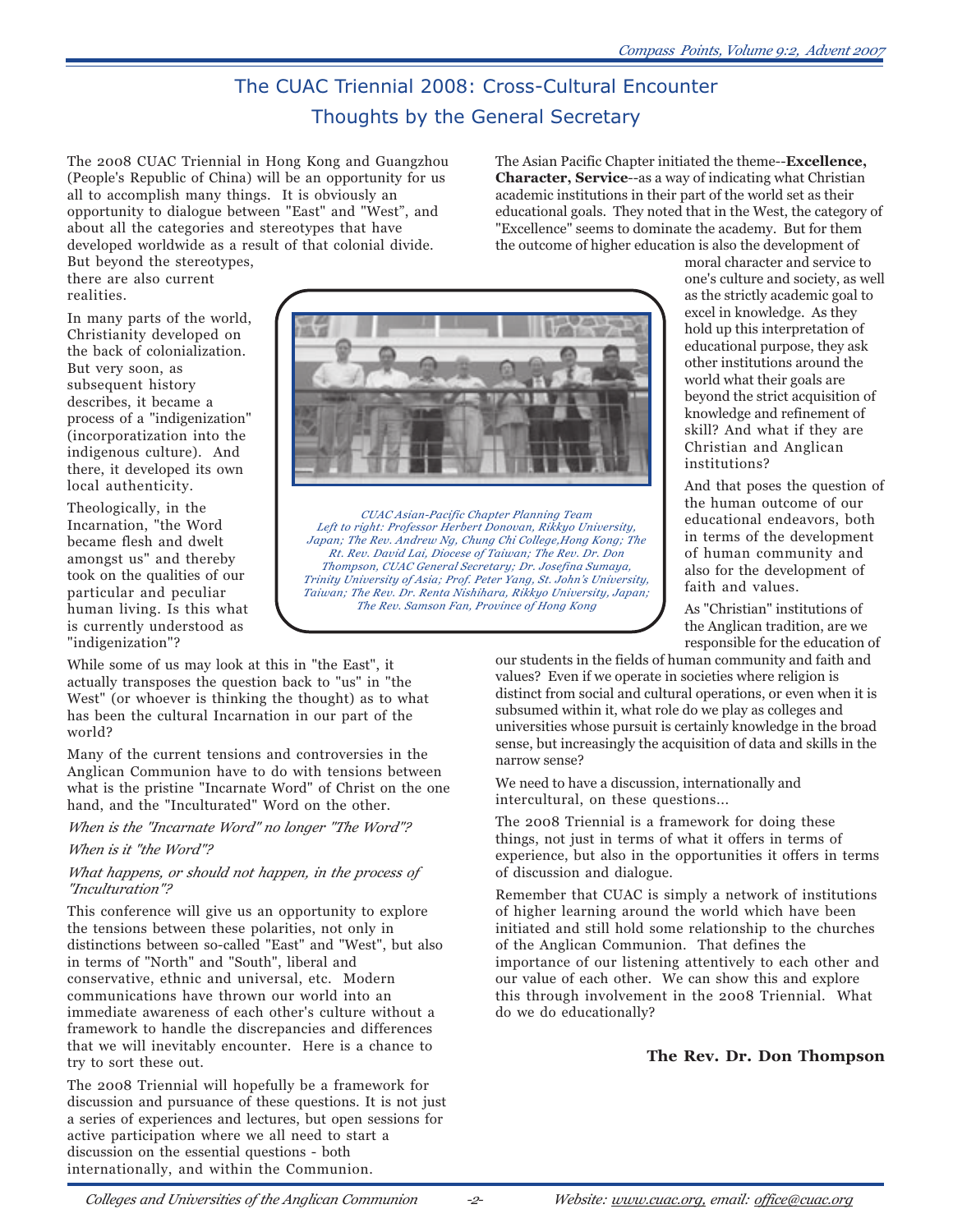## Triennial 2008 Christianity in the People's Republic of China: An Elusive Reality Prepared by The Rev. Dr. Chan Kim Kwong



As foreign missionaries were expelled from China in the early 1950s, Western Church leaders lamented over the loss of the Church in China to the Godless Communists. Under the new sociopolitical reality in the People's Republic of China from the 1950s to the 1960s, Christianity

(hereafter refers to Protestant branch of Christian faith, as Catholics in China took on a different journey beyond the scope of this article) in China was reduced into a tiny voice echoing the latest political view of the Chinese Communist Party. Dissenters were silenced by law and sent to jails and labor camps. During the Cultural Revolutions, from 1966 to 1976, virtually every visible form of Christianity ceased to exist.

In the late 1970s, leaders in China adopted a Reform and Open Policy which radically transformed China. During this past quarter of a century, China went through a revolution no less than what had been gone though in China during the past two and a half centuries! Christianity, too, went from almost obscurity to rapid phase of development, from a handful of remnant persons to tens of millions in just a couple of decades—growth achieved without any modern media technology favored by evangelistic organization. Rather it grew under tremendously unfavorable political conditions as religions are highly regulated by civil authority in China. Today, Christianity in China is attracting its largest number of followers ever since it was introduced to China two hundreds years ago.

However it seems that the Christianity in China is still hiding behind the bamboo curtain as conflicting, even contradicting, reports are published from time to time. China is currently the largest Bible producing country in the world and celebrated the publishing the 50<sup>th</sup> million copy of the Bible in December 2007. Occasionally Christians are still arrested for publishing, smuggling and distributing Bible in this country. Are there enough Bibles in China?

The official figures of Protestant Christians numbers less than 20 millions (wonder who purchases the remaining 30 million copies of the Holy Writ). Another source gives an estimate as high as 100 million! It is one of the fastest growing churches in contemporary Christendom (from merely less than a million in 1949) and experienced one of the harshest religious suppressions in contemporary time. Mushrooming into tens of millions during the past two decades, this phenomenon puzzles many missiologists- living in a country where religious control is throughout by a state apparatus regulating every aspect of religious life.

How many Christians are there in China? Why is there such a diverse opinion? It opens new churches virtually on a weekly basis in many provinces, and news on arrest and harassment on Christians is heard also virtually every week. It is under a Government-sponsored national structure with names like Chinese Protestant Three-Self Patriotic Association and China Christian Council, with counterparts in every major administrative level (Province, Municipality, Prefecture, county…). On the other hand it is shaped into hundreds of thousands of house-churches, an ecclesial movement that defies ecclesiologists. Who is representing the Christians in China? How much freedom in religion is there that the Chinese can enjoy? It also includes a large number of non-registered, hence illegal, underground churches. It embraces virtually every Christian denominational tradition from Anglicanism to Seventh Day Adventists belief with every major tradition in between; yet it defines itself as post-denominationalism. What is the reality of the Church in China?

Perhaps a personal visit may provide some hints to answer this contemporary ecclesial mystery or may even raise more questions and puzzles!



*Meeting with SARA (State Administration for Religious Affairs, People's Republic of China). From left to right, Peter Ng, partnership officer for Asia and the Pacific in the Episcopal Church's Office of Anglican and Global Relations (AGR); Canon Margaret Larom, AGR's director; Bishop David Lai of Taiwan; Guo Wek, director of SARA's foreign affairs department; Ren Jichun, deputy director of SARA's official affairs department. (ENS photo by Matthew Davies)*

*-3-*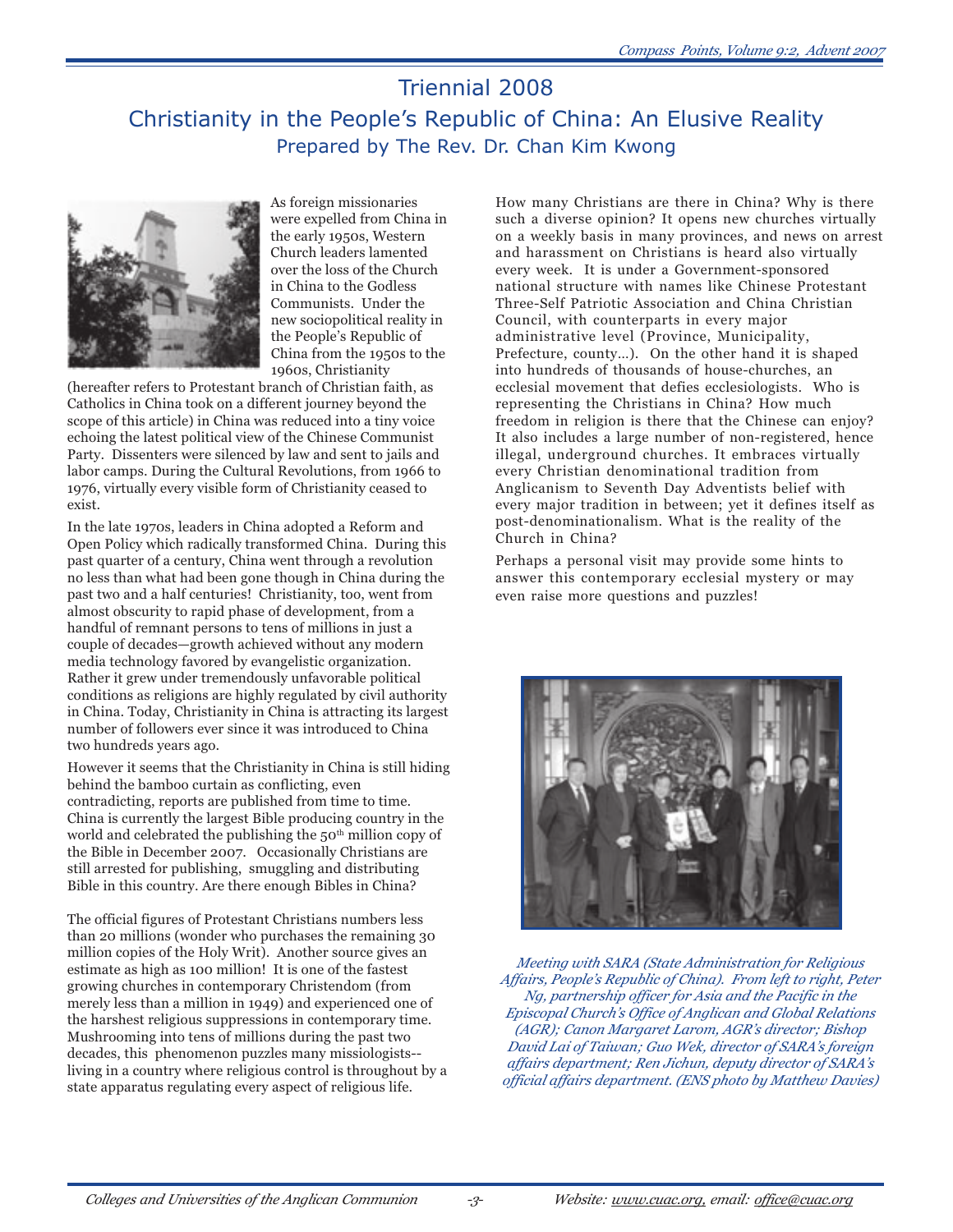# CUAC Triennial 2008: Review *Christian Responses to Asian Challenges*

prepared by The Rev. Canon Dr. Donald F. Thompson



*Christian Responses to Asian Challenges; a Glocalization View of Christian Higher Education in East Asia* (ed. Philip Yuen Sang Leung and Peter Tze Ming Ng); The Chinese University Press, Hong Kong, 2007. ISBN 978-988-99153-0-8

Especially from the point of view of our upcoming CUAC Triennial in Hong Kong 2008, this is a most valuable piece of background reading! It is the published result of a symposium entitled "The International Conference on Christian Higher Education in China" held at Chung Chi College in 2006. The volume also marks Chung

Chi's 55th Anniversary of its foundation. In 22 excellent essays, we get both broad perspective and detail of higher education in China, Japan, Korea and East Asia generally.

Many universities and colleges in Asia have their origin as 19<sup>th</sup> century C.E. Christian colonial exports. While the agenda of these institutions may have included the positive motivation of supporting the ongoing development of each particular East Asian society, also involved was the export of Western culture. What this volume helps us to understand is the historical context of those East Asian societies who were on the receiving end of this colonialism as well as their response to this new cultural influx.

For instance, focusing on China as a specific example, most Christian schools and colleges were begun there with a "missionizing" intent by their sponsoring churches. These were everything from the Church Missionary Society (CMS) to the Presbyterian Church, and even Baptist conventions. They all saw China as an opportune field for mission and evangelism. But what actually occurred was different. Christian instruction, even when compulsory, was not welcomed. Rather there was a transposition of expectations. Christian attentiveness to value of the person and community (which *was* well received) evolved into a broad study and appreciation of Chinese culture. A new development of Chinese studies evolved out of this beginning, possibly thought of as a Christian inculturation into Chinese society initially, but then becoming a field in its own right.

Christian missions also brought "modernity," and this meant that, in the eyes of some, "being Christian" and "being modern" were much the same thing. In the early 20th century many Christian universities and colleges were sites for such explorations into modernity, only to be abruptly ended with the events of Korea in the 1950s and the leadership of Mao in the 1960s. All of this multiple influence of science, Western philosophy, and Christian thought was challenged and scrutinized. But the momentum of these forces was held in abeyance.

Following the change in leadership in China in the late 20<sup>th</sup> century, Western cultural influences surfaced again. However, the Chinese reception and response this time was quite different. While incorporating much of the technology of Western science and engineering, the culture did not immediately become entrepreneurial. Such is illustrated by many of the colleges and universities which were founded in the early 20th century that are now functioning in the 21st century. They certainly intend to equip their students with necessary mathematics, science, and



*Entrance Gate to the Chinese University of Hong Kong, 1965* Sublime is love for all that finds no bound. In the advancement of knowledge here the east meets the west. Fundamental is the nurture of talent. In the advocacy of fraternity on this site Where the sea and mountain meet.

technology. Nevertheless, they also attempt to imprint a basic character of social and personal responsibility which is an echo of the Christian values proposed over a hundred years before in the mission schools. This phenomenon took place in more or less similar fashion in the other East Asian nations of Japan and Korea

This collection of essays strongly suggests that East Asian universities are attempting in the 21<sup>st</sup> century to integrate character-building within an academic curriculum. They are looking for ways of influencing the character of the next generation of sophisticated entrepreneurs and designers so that they will see their role in building up the *society* of the next generation. This is a holistic vision but one which is uniquely Eastern.

The sub-title of this volume is "A Glocalization View of Christian Higher Education in East Asia'--that (mis)spelling is intentional- -emphasizing the interaction between "global" and "local". The point is that Western Christian education did interact with local and cultural concerns when it came to Asia and, through the ensuing interaction, developed new characteristics which reflected local Asian characteristics and concerns. The value of this volume is that it gives the detail and background of that incursion of Western higher education into societies and cultures of the East. For instance, many of the essay contributions usefully show how these origins became transposed into affirmations of Chinese culture and society, which helps one to understand how in current Chinese political thought, Christianity and Modernism are not deprecated but welcomed. Nevertheless, these initiatives can be transposed into initiatives for East Asian people and continental Asian society. If that is the "incarnational" meaning of Christianity, then it is welcome.

For the typical "westerner" about to enter an experience of higher education in "The East," this book could not be more helpful. It will be available at the CUAC Conference in Hong Kong.

*(The Rev. Canon Dr.) Don Thompson, General Secretary, Colleges and Universities of the Anglican Communion*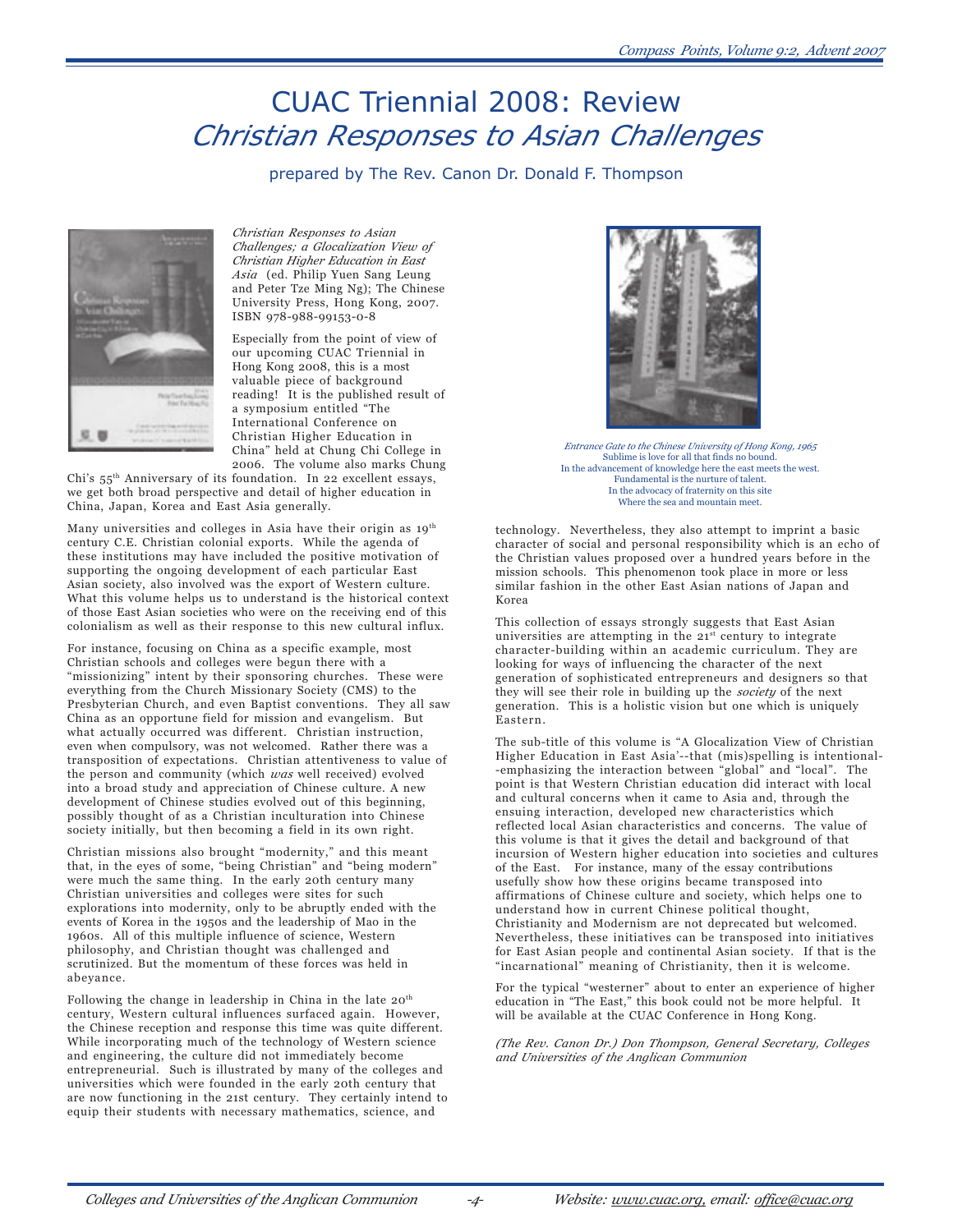## Promeletao – To meditate beforehand… Prepared by Tracy R. Andrés

CUAC Triennial 2008 is coming. Before we know it, over a hundred of us will be in Hong Kong in May 2008 learning more about the history, present context and future hopes and dreams of Anglicans in higher education in East Asia and elsewhere. *Excellence, character and service*—values and expectations that are embraced not only in the Anglican world but also in the Christian oikoumene and human society—are excellent common starting points to inspire thoughtful and non-complacent conversation. However, if you are like me, you might have already been actively—or passively—keeping track of written and electronic resources that help keep the intellectual and theological inquiry juices flowing. Here are some recent examples with web site URL addresses that are some good resources:

1. Anglican Online's church history resources on the Anglican presence in Asia contains a wealth of web site links for exploration: http://anglicansonline.org/ resources/history.html#asia

2. October 19, 2007 - An article on recent initiatives from the Amity Foundation, a Chinese Christian volunteer organization whose president of the board is Anglican Bishop K.H. Ting, focusing on the shape and importance of charity and charitable acts in Chinese Christian identity and practice: http://www.episcopalchurch.org/ 81808\_91106\_ENG\_HTM.htm

3. July 2, 2007 – An article from Ecumenical News International featuring comments from a leader of the Orthodox Church in South East Asia, Metropolitan Nikitas Lulias which include "Christians in many Asian countries are facing serious persecution": http://www.eni.ch/

4. October 29, 2007 - Asian theologians and scholars from Asia and the United States wrestle with reconciliation issues at Historic Exchange Forum at Church Divinity School of the Pacific in an article from Episcopal Life Online: http://www.episcopalchurch.org/ 79901\_91399\_ENG\_HTM.htm

Embarking on a journey through the particularities of the Anglican/Episcopal presence in East Asia inspires me to pay attention to places like Korea, Hong Kong, Japan, Taiwan, Philippines and People's Republic of China. Some other mental wonderings have arisen that I would like to share. Hopefully, these wonderings will inspire contact with the CUAC office at office@cuac.org with suggestions of other hard copy and electronic resources that would further inform our upcoming conversations. Here are some questions which got me meditating.

*"How conscious am I that, from the beginning, Christianity was an Asian religion that was exported from and shaped in its earliest years by and in a "Global South" context?"* This October 11, 2007 article from the National Catholic Reporter I came across is a report on an international conference offered at Franciscan School of Theology in Berkeley, CA on October 6-7, 2007. The keynote speaker for the conference, Roman Catholic Vietnamese theologian Fr. Peter Phan of Georgetown Universit, addressed the issue of the need for the Church to re-think its current attempts—or lack of attempts—to embrace today's Christian "non-European" communities, as well as a revisiting the true trajectory of the foundation and spreading of Christian witness in the early years of Christianity from and within an Asian context: http://ncrcafe.org/node/1369/print

*"Have I, in this age of globalization, conquered the tendency to see and treat those from parts of the world as exotic?"* In this very substantial article printed in the Chronicle of Higher Education, a female Iranian scholar shares her assertion that a "new Orientalism"—a tendency to explain the countries and cultures in the Middle East, and especially Iran--has developed where countries are described as "victims and villains" and not as "vibrant and multifaceted" cultures. I can say as an American that we in the United States have not necessarily learned about in school or embraced in popular culture a wealth of Anglican persons and viewpoints that aren't articulated in controversial news stories of influential magazines and journals, especially persons and viewpoints that come from Africa, Asia and the Pacific Rim. http://chronicle.texterity.com/chronicle/ 20070713b/?sub\_id=B3jrqlOj6syu7

*"In the world of Internet institutional and selfeducation where the old national and continental borders often become ambiguous or disappear all together, are colleges and universities necessary to share and interpret the Gospel at all?"* A New York Times article makes me wonder about the phenomenon of creating and using Christian-based social networking web sites or learning how to report, film and write on religion in the U.S. by engaging in a "virtual world" site created in Second Life Cable Network. Is a college and university (much less a lone individual like myself) still a relevant "medium" for sharing the Gospel message? http://www.nytimes.com/2007/06/30/us/ 30religion.html?\_r=1&th=&adxnnl=1&oref= slogin&emc=th&adxnnlx=1195232740 08NZ6L43zfyGeVaoB4xLdg)

With these questions, I hope to bring an open and listening ear and heart to obtain answers—and if not answers, then-- I am sure--a wealth of questions and experiences that will inform my own learning and growing in human society with God in Christ through the Spirit.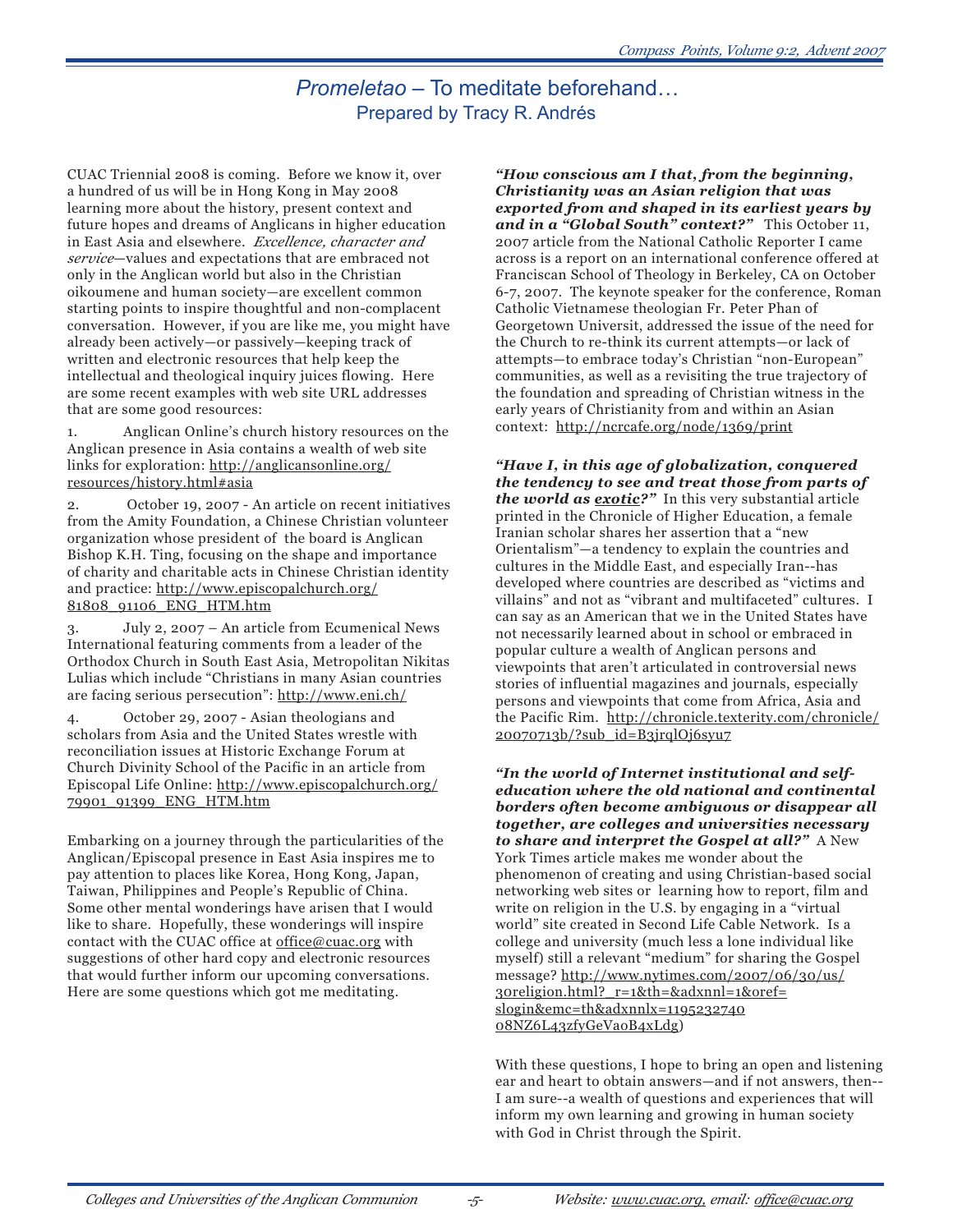# Recent Developments in International Service-Learning Toward the Triennial and Beyond prepared by Mr. Nevin Brown and Tracy R. Andres



The 2008 CUAC Triennial will feature a day of sessions on international servicelearning, including a keynote presentation by Peggy Pusch, board chair for the International Partnership for Service-Learning and Leadership (IPSL) and a look at service-learning projects both at Chung Chi College and other CUAC member institutions. It is no

coincidence, perhaps, that CUAC's Triennial takes place in Asia, since service-learning is growing apace across the region, with universities in Hong Kong such as the Chinese University of Hong Kong and Lingnan University taking a leading role.

Among the most interesting recent developments in servicelearning in Asia:

The United Board for Christian Higher Education in Asia, under the leadership of its new vice president for programs, Dr. Betty Cernol-McCann, has renewed its commitment to support service-learning within its member institutions, with a particular focus on faculty training. The United Board held an initial faculty training workshop in Hong Kong this past May and will hold a second workshop in May 2008 which will be coordinated with the CUAC Triennial. The United Board, CUAC and IPSL are also exploring options for a conference in 2009 that will take a retrospective look at the development of service-learning in Asia since 2001 and a prospective look at where service-learning needs to go in the continent's universities during the next decade. For further information about the United Board's service-learning work, contact Dr. Cernol-McCann at bcernol@unitedboard.org.

• Lingnan University in Hong Kong has established a formal Office of Service-Learning, with support from the university's board of trustees and the government of Hong Kong. The office is providing international service-learning opportunities for Lingnan students both within Hong Kong and the People's Republic of China; it is also engaging in a service-learning research program that included a first-ever Asia-Pacific service-learning conference held in Hong Kong this past May. For further information about the Lingnan initiative, visit the Office of Service-Learning Web site at http://www.ln.edu.hk/osl/.

• The International Christian University (ICU) in Tokyo, through its Service Learning Center, is also developing the Service Learning in Asia Network (SLAN), a partnership of service-learning programs across Asia that includes a significant exchange program for students between universities in Japan, India (including Lady Doak College), Hong Kong (including Chung Chi College), Thailand, Indonesia, the Philippines (including Trinity University of Asia) and several other nations. The ICU initiative is also extending to student service-learning exchanges with African institutions (most recently in Malawi). For further details about the ICU initiative, visit the Service Learning Center's web site at http://subsite.icu.ac.jp/slc/e/index.html.

• The Amity Foundation, based in Nanjing, China, has begun a few service-learning efforts both in faculty training and materials development as a way to introduce the concept to universities on the Chinese mainland. The Foundation has recently translated into Chinese one IPSL publication, "Service-Learning in Higher Education Around the World" (by Howard Berry and Linda Chisholm). For further information on the work of the Amity Foundation, visit its web site at www.amityfoundation.org

In addition, IPSL continues to offer semester-long international service-learning programs in three Asian locations: Quezon City/Manila, Philippines (with Trinity University of Asia); Chiang Mai, Thailand (with Payap University); and Kolkata, India (with Loreto College). For further information about IPSL programs, visit the organization's web site at www.ipsl.org.

*Mr. Nevin Brown is president of International Partnership for Service Learning*



#### CSSP – Charitable Service Scholarship Program 2006

Established in the 1980's by The Episcopal Church (USA) through its Venture in Mission initiative, CSSP supports students at TEC Episcopal colleges who are engaged in volunteer service in their campus communities. CUAC's U.S. chapter members continue to receive yearly grants. Below are examples of what has been done since last year.

Kenyon University, Gambier, Ohio – The reward was given to a math and anthropology major (with a minor in philosophy). He is a copresident of Kenyon's Habitat for Humanity club, a participant with the Circle K organization (a volunteer-based organization that provides information about volunteer opportunities and does fundraising for charities) and serves on Kenyon's Judicial Board. The student has also participated in a model UN team and in a volunteer-based college "pre-orientation program" where students serve in the Knox county community as a way of acclimating to college life. http://www.kenyon.edu/index.xml

University of the South, Sewanee, Tennessee – Sewanee's application of monies supported their 2006-2007 All Saints Chapel Outreach Trips by way of scholarship support for two classes that went to Les Cayes and Cange, Haiti. Courses included were Advanced Documentary Projects in Photography (Art 363) and Human Health and the Environment (Biology 232). http://www.sewanee.edu and http://www.sewanee.edu/sspn.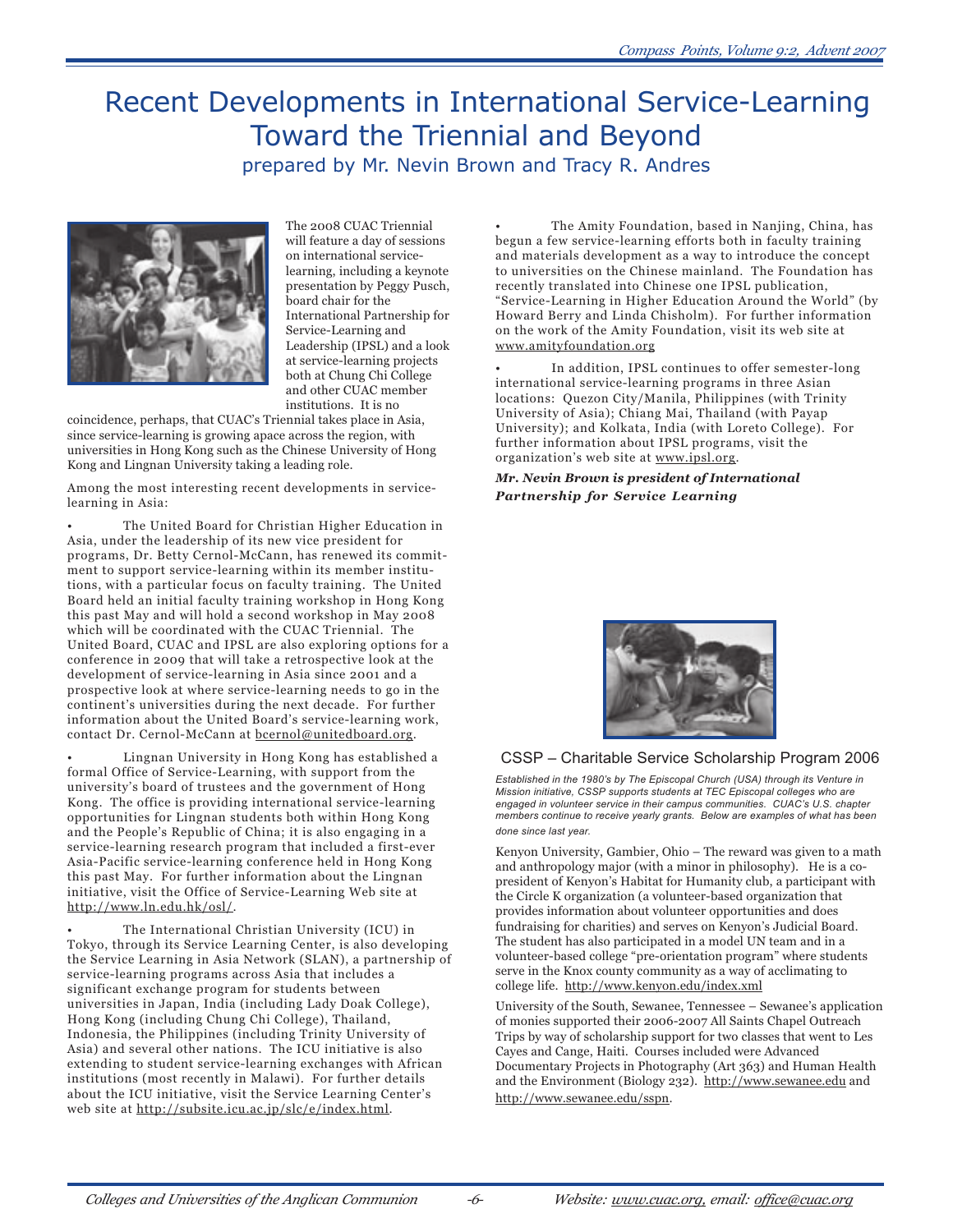# Teaching in the Anglican Community Teaching Trip of The Rt. Rev. Frank Griswold prepared by Ms. Barbara Braver



*From left to right: The Rev. Dr. Jeremiah Yang, Bishop Griswold, Freda Kim, the Rt. Rev. Simon Kim (photo by B. Braver)*

Bishop Frank T. Griswold spent a month with the Anglican Church of Korea this autumn, preaching and lecturing and coming to know something of the life and ministry of that Province of the Anglican Communion.

The Rt. Rev. Simon Kim, former Primate of Korea and the President of SungKongHoe University in Seoul, had invited the former Presiding Bishop to give a series of lectures on spirituality and the Anglican tradition to the students in the Theology Department. SungKongHoe, or Anglican University, has 11 Departments and 2,500 students. The aim of SungKongHoe is the "Anglican Spirit of sharing, openness and service."

Bishop Griswold said that he was "deeply impressed" by the students and the quality of their questions and observations in response to his lectures. SungKongHoe's Vice President, the Rev. Dr. Jeremiah Yang, who is also a member of the theological faculty, in expressing gratitude to Bishop Griswold said that the University is very interested in exploring exchanges of professors and students between SungKongHoe's Theology Department and seminaries of the Episcopal Church.



*The Rev. Dr. Jeremiah Yang translating a lecture for Bishop Frank Griswold (photo by B. Braver)*

While in Korea, Bishop Griswold also preached in several churches and addressed the gathering of the International Anglican Family Network, the clergy of the dioceses of Busan and Seoul, lay leaders of the Seoul Diocese, and the Sisters of the Society of the Holy Cross. He also met with inter-faith and ecumenical leaders. He and Phoebe Griswold made a pilgrimage to the Demilitarized Zone and had an opportunity to meet with peace groups.

In thanking the Primate of Korea and Bishop of Seoul, the Rt. Rev. Francis Park, for the hospitality he received Bishop Griswold noted that he was particularly grateful for the opportunity to experience the life of the Province in a way that was not possible during a four-day visit he made to Korea in 2005 while serving as the  $25<sup>th</sup>$  Presiding Bishop and Primate of the Episcopal Church.



*Bishop Griswold with some of his students on the final evening of his six classes. Front row: Sister Catherine of the Society of the Holy Cross, Jeremiah Yang, Bishop Griswold and Barbara Braver, who assisted Bishop and Mrs. Griswold during their stay in Korea (photo by B. Braver)*

*For more information about the recent efforts by the Anglican Communion to address reunification and reconciliation issues in South and North Korea, go to the Anglican Communion News Service at http://www.anglicancommunion.org/acns/news.cfm/ Korea or to Episcopal Life Online at http:// www.episcopalchurch.org/ 80263\_80276\_ENG\_HTM.htm.*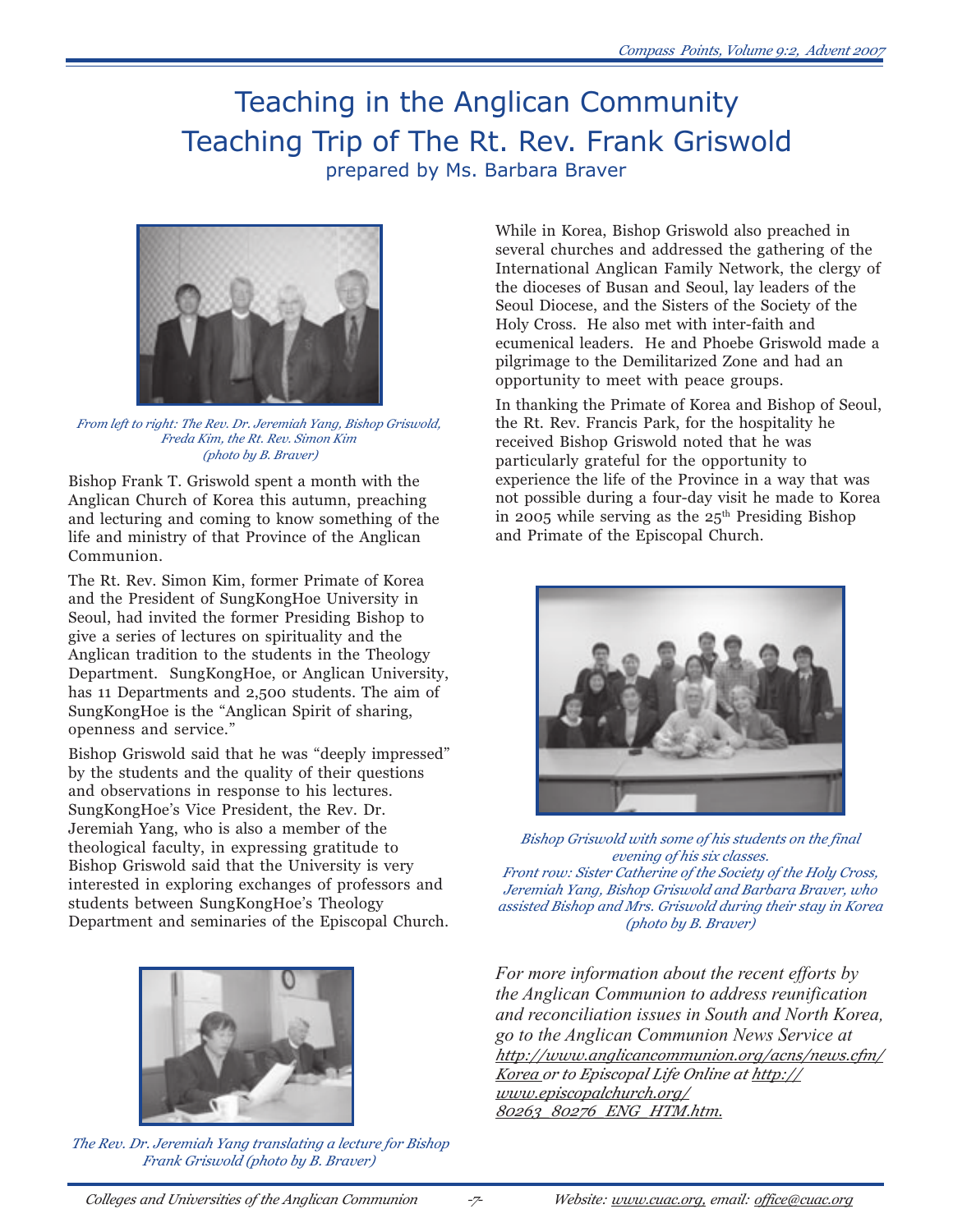## Theological Education for the Anglican Communion (TEAC) The Anglican Way: Signposts on a Common Journey prepared by the TEAC Anglican Way Consultation, Singapore, May 2007 Photos by Ms. Susan Parks

*TEAC (Theological Education in the Anglican Communion) is a Commission of the Anglican Communion entrusted to determine the basic teaching of Anglican Life, identity, and practice of Anglicans. The Commission has proposed its basic document in terms of "The Anglican Way," as informative as to how Anglicans--lay, clergy and bishops--are to live their lives in the faith. This document below is an attempt to pull together in the "bonds of affection" that exist amongst Anglicans everywhere. They met in Sinapore in May, 2007 (photo below).*



The Anglican Way is a particular expression of the Christian Way of being the One, Holy, Catholic and Apostolic Church of Jesus Christ. It is formed by and rooted in Scripture, shaped by its worship of the living God, ordered for communion, and directed in faithfulness to God's mission in the world. In diverse global situations Anglican life and ministry witnesses to the incarnate, crucified and risen Lord, and is empowered by the Holy Spirit. Together with all Christians, Anglicans hope, pray and work for the coming of the reign of God.

#### **Formed by Scripture**

1. As Anglicans we discern the voice of the living God in the Holy Scriptures, mediated by tradition and reason. We read the Bible together, corporately and individually, with a grateful and critical sense of the past, a vigorous engagement with the present, and with patient hope for God's future.

2. We cherish the whole of Scripture for every aspect of our lives, and we value the many ways in which it teaches us to follow Christ faithfully in a variety of contexts. We pray and sing the Scriptures through liturgy and hymnody. Lectionaries connect us with the breadth of the Bible, and through preaching we interpret and apply the fullness of Scripture to our shared life in the world.

Accepting their authority, we listen to the Scriptures with open hearts and attentive minds. They have shaped our rich inheritance: for example, the ecumenical creeds of the early Church, the Book of Common Prayer, and Anglican formularies such as the Articles of Religion, catechisms and the Lambeth Quadrilateral.

4. In our proclamation and witness to the Word Incarnate we value the tradition of scholarly engagement with the Scriptures from earliest centuries to the present day. We desire to be a true learning community as we live out our faith, looking to one another for wisdom, strength and hope on our journey. We constantly discover that new situations call for fresh expressions of a scripturally informed faith and spiritual life.

#### **Shaped through Worship**

5. Our relationship with God is nurtured through our encounter with the Father, Son and Holy Spirit in word and sacrament. This experience enriches and shapes our understanding of God and our communion with one another.

6. As Anglicans we offer praise to the Triune Holy God, expressed through corporate worship, combining order with freedom. In penitence and thanksgiving we offer ourselves in service to God in the world.

Through our liturgies and forms of worship we seek to integrate the rich traditions of the past with the varied cultures of our diverse communities.

As broken and sinful persons and communities, aware of our need of God's mercy, we live by grace through faith and continually strive to offer holy lives to God. Forgiven through Christ and strengthened by word and sacrament, we are sent out into the world in the power of the Spirit.

#### **Ordered for Communion**

In our episcopally led and synodically governed dioceses and provinces, we rejoice in the diverse callings of all the baptized. As outlined in the ordinals, the threefold servant ministries of bishops, priests and deacons assist in the affirmation, coordination and development of these callings as discerned and exercised by the whole people of God.

10. As worldwide Anglicans we value our relationships with one another. We look to the Archbishop of Canterbury as a focus of unity and gather in communion with the See of Canterbury. In addition, we are sustained through three formal instruments of communion: The Lambeth Conference, The Anglican Consultative Council and The Primates' Meeting. The Archbishop of Canterbury and these three instruments offer cohesion to global Anglicanism, yet limit the centralisation of authority. They rely on bonds of affection for effective functioning.

11. We recognise the contribution of the mission agencies and other international bodies such as the Mothers' Union. Our common life in the Body of Christ is also strengthened by commissions, task groups, networks of fellowship, regional activities, theological institutions and companion links.

#### **Directed by God's Mission**

12. As Anglicans we are called to participate in God's mission in the world, by embracing respectful evangelism, loving service and prophetic witness. As we do so in all our varied contexts, we bear witness to and follow Jesus Christ, the crucified and risen Saviour. We celebrate God's reconciling and life-giving mission through the creative, costly and faithful witness and ministry of men, women and children, past and present, across our Communion.

13. Nevertheless, as Anglicans we are keenly aware that our common life and engagement in God's mission are tainted with shortcomings and failure, such as negative aspects of colonial heritage, self-serving abuse of power and privilege, undervaluing of the contributions of laity and women, inequitable distribution of resources, and blindness to the experience of the poor and oppressed. As a result, we seek to follow the Lord with renewed humility so that we may freely and joyfully spread the good news of salvation in word and deed.

14. Confident in Christ, we join with all people of good will as we work for God's peace, justice and reconciling love. We recognise the immense challenges posed by secularisation, poverty, unbridled greed, violence, religious persecution, environmental degradation, and HIV/ AIDS. In response, we engage in prophetic critique of destructive political and religious ideologies, and we build on a heritage of care for human welfare expressed through education, health care and reconciliation.

15. In our relationships and dialogue with other faith communities we combine witness to the Lordship of Jesus Christ with a desire for peace, and mutual respect and understanding.

16. As Anglicans, baptized into Christ, we share in the mission of God with all Christians and are deeply committed to building ecumenical relationships. Our reformed catholic tradition has proved to be a gift we are able to bring to ecumenical endeavour. We invest in dialogue with other churches based on trust and a desire that the whole company of God's people may grow into the fullness of unity to which

God calls us that the world may believe the gospel.



*The Most Rev. Rowan Williams with TEAC Regional Associates from Africa, Mexico and Korea*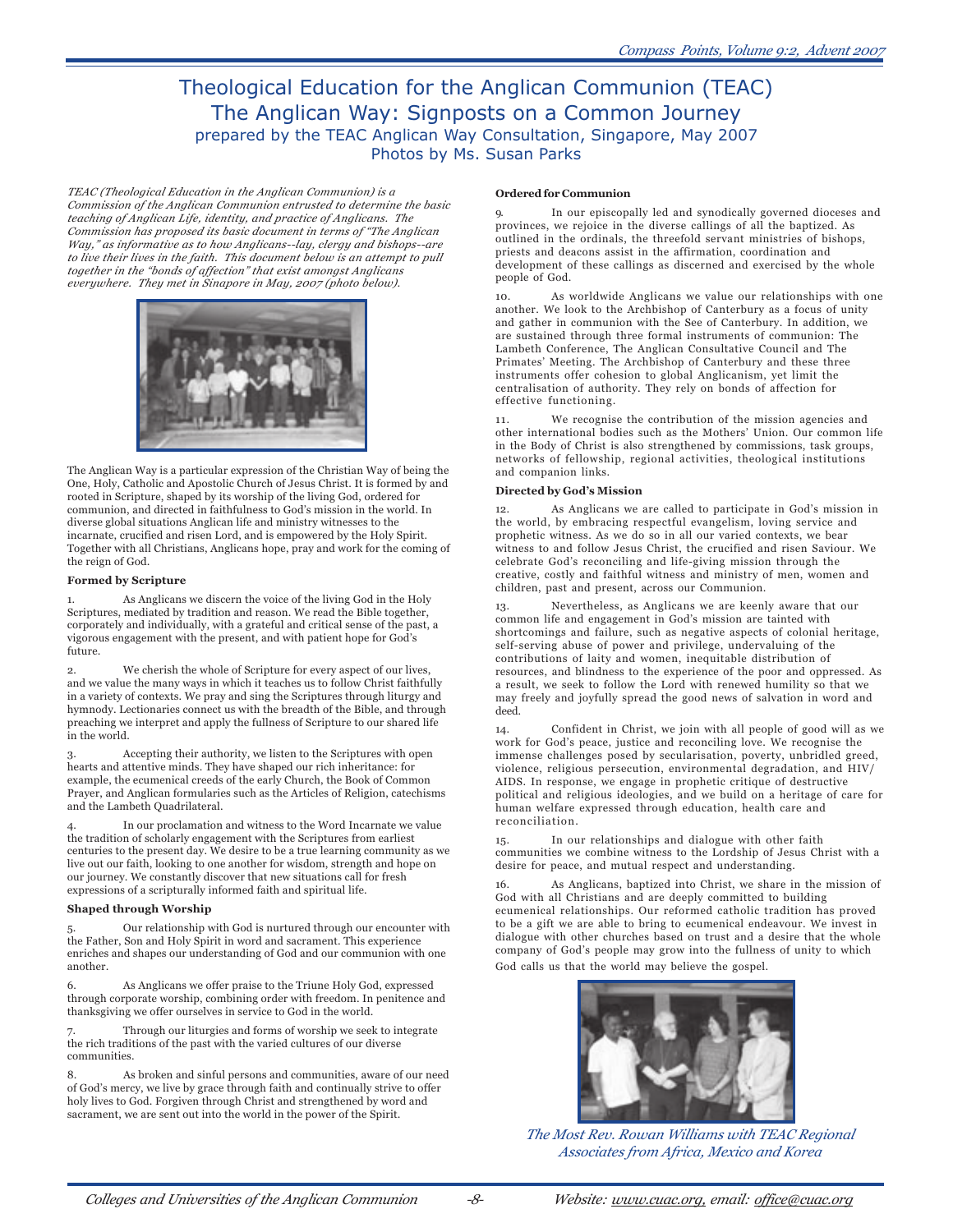# Regional Chapter Meetings 2008 United Kingdom and India

#### **British Chapter Meeting Church House, Westminster 29th June 2007**

A group in the UK has been meeting to reconstitute the British Chapter. The elections of officers will likely take place in the autumn of 2008, but the first meeting to re-launch the Chapter will be at the Hong Kong Triennial. The current plan is that there will be an annual day Conference in Britain each year, except Triennial years, possibly timed to coincide with or complement meetings of the Council of Church Universities and Colleges. wider than the current Council of Anglican Colleges. It is hoped that membership will be wider than the current Council of Anglican Principals' group. There are relationships being re-established with some other universitysector members in the old Anglican-founded collegiate universities in particular. What the UK Chapter seems to be interested in is:

• To create the possibility through the conferences to form bilateral associations with specific CUAC members;

• To increase opportunities for service learning for British staff and students;

• To encourage collaboration with other chapters and CUAC institutions between Triennials; and

• To facilitate discussion between other CUAC institutions in Britian between Triennials.

The British Chapter meeting in Hong Kong will be used to discuss these items with prospective members and to firm up a constitution and terms of reference, as well as to discuss possible themes for a first British day conference.

The Chapter hopes to host a launch reception during the Hong Kong Triennial.

### **7th CUAC India Chapter Meeting Isabella Thoburn College, Lucknow November 9-10, 2007**

The Principals' meeting of the CUAC-India Chapter was held for the first time in North India. Thanks to the Principal of Isabella Thoburn College, Lucknow who graciously accepted to host the conference on her campus on 9<sup>th</sup> and 10<sup>th</sup> November 2007. The selected theme was "Leadership in Higher

Education." About 16 member colleges were represented. The two-day programme was inaugurated with a challenging session by The Revs. John and Sarah Sparks on Christian Leadership.

It was followed by an inspiring talk on 'The Qualities of a Dynamic Leader' by Ms. Abha Singh, Director of Pastoral Services. She has won the Lucknow final round of the Lead India contest.

The  $3<sup>rd</sup>$  talk on leadership was by the Principal and Secretary of Higher Education of UP Govt., Mr. R. K. Mittal. He elaborated on the present context of Higher Education and the role of teachers and administrators as leaders.

The 4<sup>th</sup> talk was on 'Servant Leadership and Organisational Culture' by Dr. Nirmala Jeyaraj. The uniqueness of Christian campuses and the Biblical style of leadership was highlighted.

Apart from the four talks, the members were exposed to the history, tradition practice and achievement of IT College, through presentations made by the faculty and students. It was a good learning experience.

The wonderful hospitality, delicious meals (Lucknow specialty kebab), the historic monuments (Bara Imambara) and the chickan work (hand embroidered fabrics) were unforgettable experiences of the participants. The CUAC chapter records its appreciation to Dr. Sunitha Charles and her team of faculty and students for their excellent hospitality and successful conduct of the programme.



*CUAC India Chapter Meeting 2008*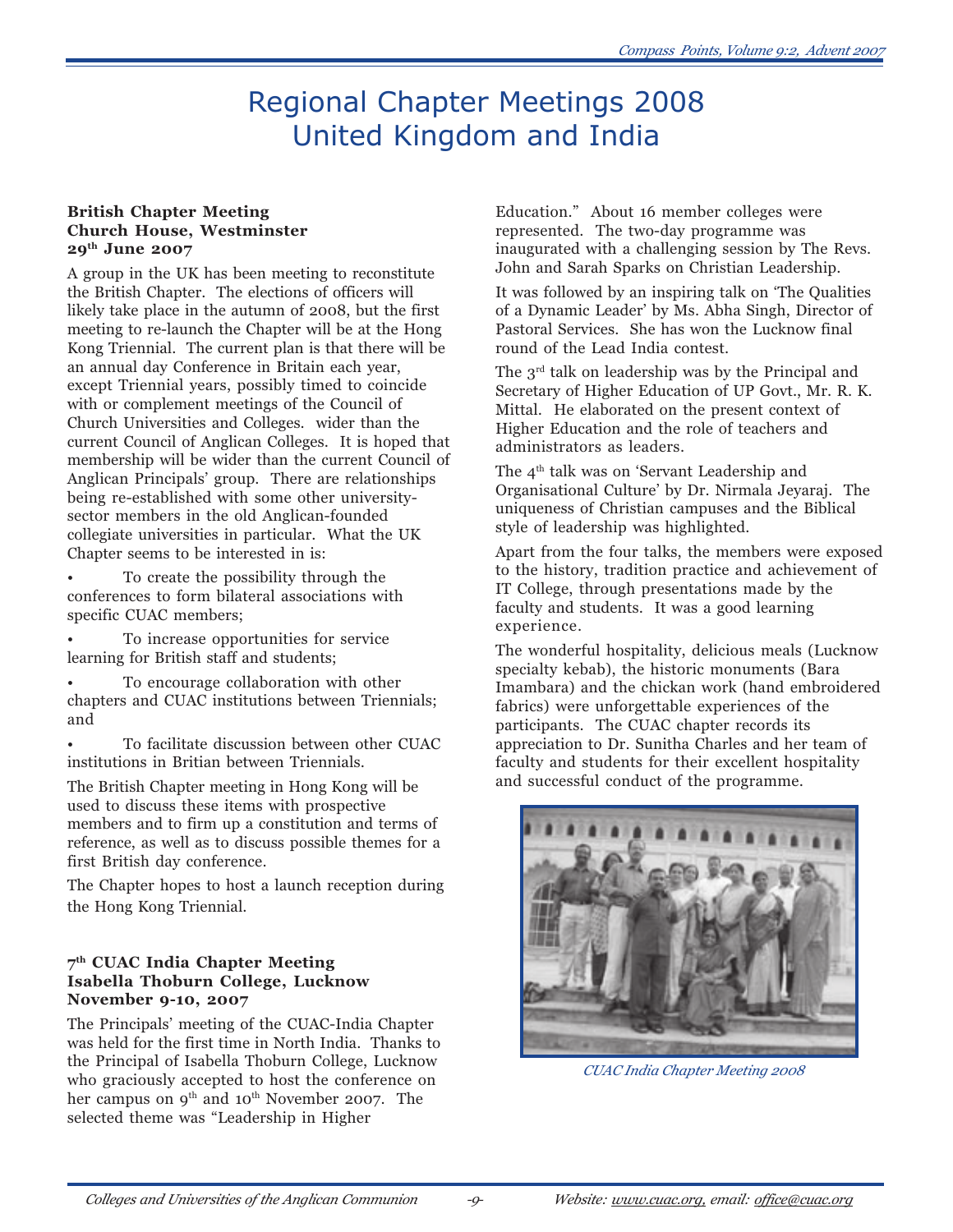# **Mirabilia** – CUAC News from around the world…

March 17, 2007 - St. George's College, Jerusalem: The Rev. Stephen Need, principal, participated in the liturgy of the enthronement of The Rt. Rev. Suheil Dawani, the new bishop coadjutor of the Diocese of Jerusalem: http://www.anglicancommunion.org/ acns/news.cfm/2007/4/17/ACNS4277

April 18, 2007 – The Episcopal Church (USA): The repose of the soul of Peter Chen Chung Yu, alumnus of St. John's University, Shanghai, former rector of the Residential Center Church and chaplain of the Univeristy of Nanking and Ginling College for Girls, Nanjing: http://www.episcopalchurch.org/ 81831\_85098\_ENG\_HTM.htm

May 14-19, 2007 – Rikkyo University, Japan: The Rev. Prof. Renta Nishihara, as a member of the Anglican Lutheran International Commission and of the Anglican Lutheran Theological Education Working Group submitted with others a report of the ALTEWG which includes a section on CUAC: http:// www.lutheranworld.org/What\_We\_Do/OEA/ Bilateral\_Relations/OEA-Anglican-Lutheran.html.

June 1, 2007 – The Church of Melanesia: The province is in the preliminary stages of designing, planning and opening a university of its own: http:// www.anglicancommunion.org/provincialnews/ melanesia/client/news/ client news detail.cfm?naid=1128

June 21, 2007 – Thornloe University, Canada: The Rev. Dr. Stephen Andrews of Thornloe University was elected prolocutor of the Anglican Church of Canada's General Synod: http://www.anglican.ca/news/ news.php?newsItem=2007-06-21\_p.news

July 3, 2007 – University of the South, Sewanee: 2007 is the 150<sup>th</sup> Anniversary of the university's founding. Celebrations are underway: http:// www.episcopalchurch.org/

## 79901\_87768\_ENG\_HTM.htm

July 2007 – St. Philip's Theological College, Tanzania: St. Philip's is alive and well but very eager to establish institutional and personnel exchange partnership. Please contact The Rev. John Madinda, principal, at stphilipstz@yahoo.com

October 17, 2007 – Anglican Communion: TOPIK (Towards Peace in Korea) worldwide Anglican conference furthering efforts for assisting in the reconciliation and reunification of North and South Korea. TOPIK web site is at http:// www.topik2007.org/. Article on the matter is at http:/ /www.episcopalchurch.org/ 79901\_91061\_ENG\_HTM.htm

October 23, 2007 – Roehampton University, United Kingdom: Roehampton has received its first cohort of first-semester freshman from the University of New Haven: http://www.insidehighered.com/news/2007/ 10/23/freshmen

October 29, 2007 – Church Divinity School of the Pacific, USA: Asia theologians wrestle with reconciliation issues at an historic Exchange Forum: http://www.episcopalchurch.org/ 79901\_91399\_ENG\_HTM.htm

November 12, 2007 – The Episcopal Church, USA: Episcopal Asiamerica Ministry Council will have its next annual consultation June 6-10, 2008 in Kaoshiung, Taiwan focusing on Mission and Evangelism in an Age of Globalization: For further information, contact acabanban@episcopalchurch.org.

**Charles Sturt University, Australia** - Half a century after its official opening by the Primate of Australia, Archbishop Howard Mowll, St Mark's National Theological Centre in Canberra, continues to uphold its founder's vision of Christian engagement with civil society. The anniversary celebrations included the commissioning of a new Director, Associate Professor Tom Frame (formerly Bishop to the Australian Defense Force) and the annual commencement lecture.

Assoc. Prof. Frame chose as his topic: "*Is Theology a Source of Conflict or Consensus in Contemporary Australia?*" St Mark's was established by the Bishop of Canberra & Goulburn, the Rt. Rev. Ernest Burgmann, as a National Memorial Library and as a venue for lively exchanges between theology and other academic disciplines. Since the signing of an agreement with Charles Sturt University to create a School of Theology in 1995, St Mark's has grown considerably with over 400 students presently enrolled in a range of courses ranging from diplomas to doctorates. Assoc. Prof. Frame stressed that although it has a growing national focus, 'St Mark's will never lose sight of the requirement to provide the highest quality vocational preparation for ordinands in the Diocese of Canberra & Goulburn. Despite our broad and even remote clientele, clergy training remains our core business."

*Submitted by Bishop Tom Frame, Director, St. Mark's National Theological Centre: http:// www.stmarksntc.org.au*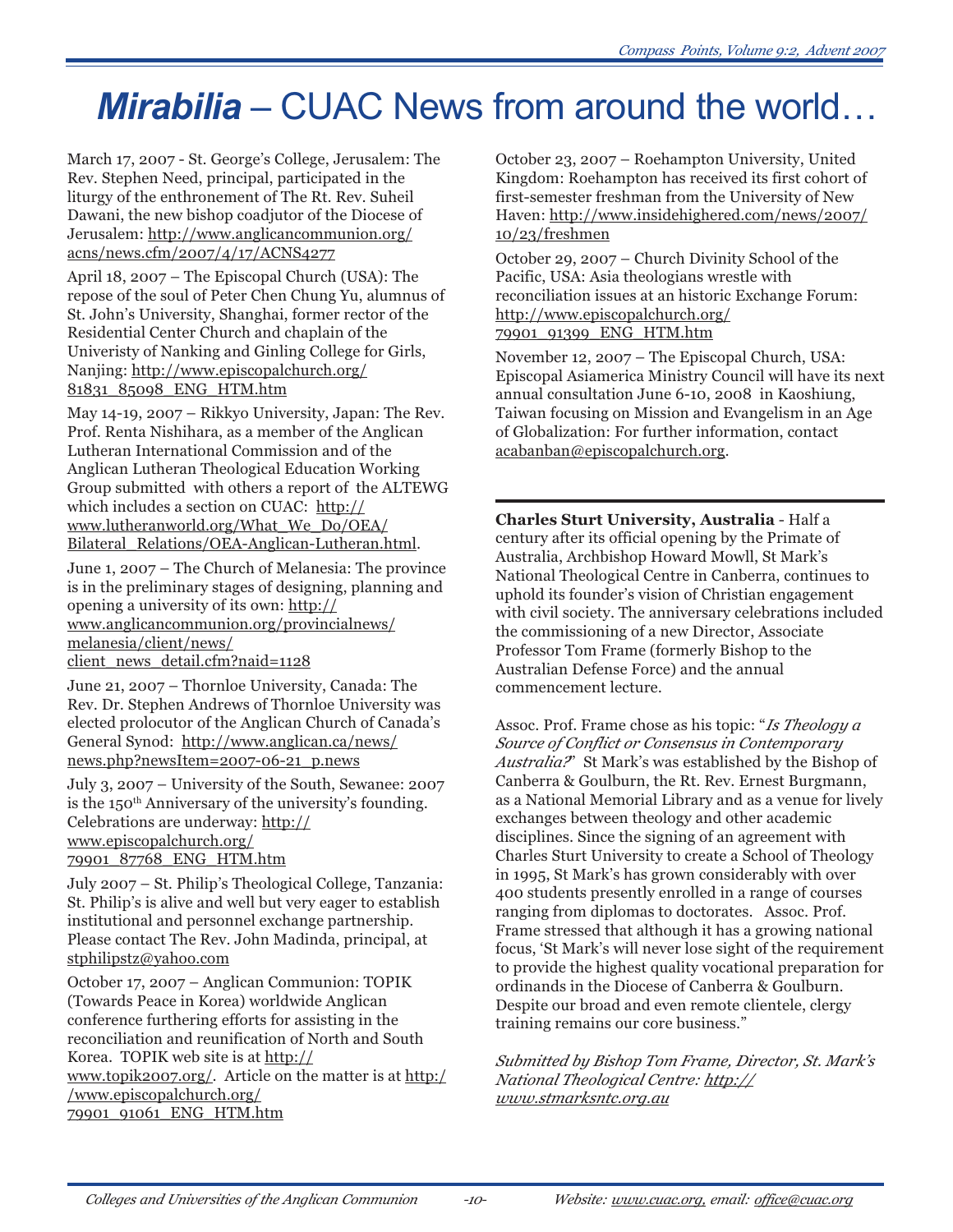# Check List for CUAC Triennial 2008



1. Conference Registration can be completed on the CUAC web-site at www.cuac.org , but registrants can contact the CUAC Office (Tel: 212-716-6148; Fax: 212- 986-5039; Email: office@cuac.org) to have a copy of the form sent to them by mail or fax for completion. If there is more than one delegate per institution, CUAC needs to be

*Ferry Boat - Hong Kong*

informed of which one is the official delegate.

2. For this trip, two visas are involved; one for the Hong Kong Special Administrative Region (Hong Kong itself) and one for the People's Republic of China (mainland China). For citizens of some countries (AU, CA, JP, UK, US), the Hong Kong Visa can be obtained upon arrival in Hong Kong for stays up to 14 days. For others, it must be obtained from a Consulate of the People's Republic of China. But *all* will require a visa to enter mainland China (The People's Republic of China) which is obtained from a Consulate of the People's Republic of China. A list of Consulates worldwide can be found at: http:// www.fmprc.gov.cn/eng/wjb/zwjg/default.htm. It is good to check with that Consulate as to whether you need both visas or only one. You can get the application for a China visa at http:// www.fmprc.gov.cn/eng/ljzg/3647/3648/

default.htm. You will need supporting letters from the Chinese University of Hong Kong and also Sun Yat-sen University, which will be sent to you as soon as your register.

3. Accommodation is *not* included in the Registration Fee (except for one night in a hotel, during the trip to mainland China). Inexpensive accommodation is available at a student dorm of Chung Chi College. At more of a hotel rate, there are some guest rooms available on campus, and also an excellent hotel 5 minutes from the campus by train. The CUAC office will make the arrangements for the accommodation you choose.

4. Some students from Chung Chi College will operate a reception desk at Hong Kong International Airport on Sunday, May 25th and Monday, May 27th to help travelers with their arrival. Taxis are available to the campus or hotel at Shatin. There is also a regular bus service to the hotel and the train station, # A16 or B16, for HK\$20.00.

5. Travelers should exchange currencies at the airport for HK\$.

6. For clothing, note that by May it is hot and humid with occasional showers and thunderstorms. Afternoon temperatures often exceed 31C whereas at night, temperatures generally remain around 26C but with high humidity.

7 . There will be a place where luggage can be kept both at the hotel and the college during the overnight trip to the mainland.

8. Remember that there are three postconference trips available to other institutions in the east Asian region. Information is available on the CUAC website. These are:

**Taiwan** - St. John's University in Taiwan. This Anglican university focuses on technology and works closely with the business sector in technological development. It originated as St. John's University in Shanghai in 1879.

**Philippines** - Trinity University of Asia. This university has placed service learning at the heart of all its programs, and has also an intercultural/ interfaith program in service learning.

**Japan -** The Kiyosato Educational Experiment Project (KEEP). This is an economic and community development project rooted in Christian faith founded in 1938 by Paul Rusch. It focuses on Food, Health, Faith, and Youth, as well as environmental education and advocacy work.



*"Cultural Dialogue" Profile towards Mount Fuji of Paul Rusch, founder of the Kiyosato Educational Experiment Project (KEEP) Japan. Paul Rusch founded KEEP in 1938 with the vision for a place for communal learning, enrichment and development.*